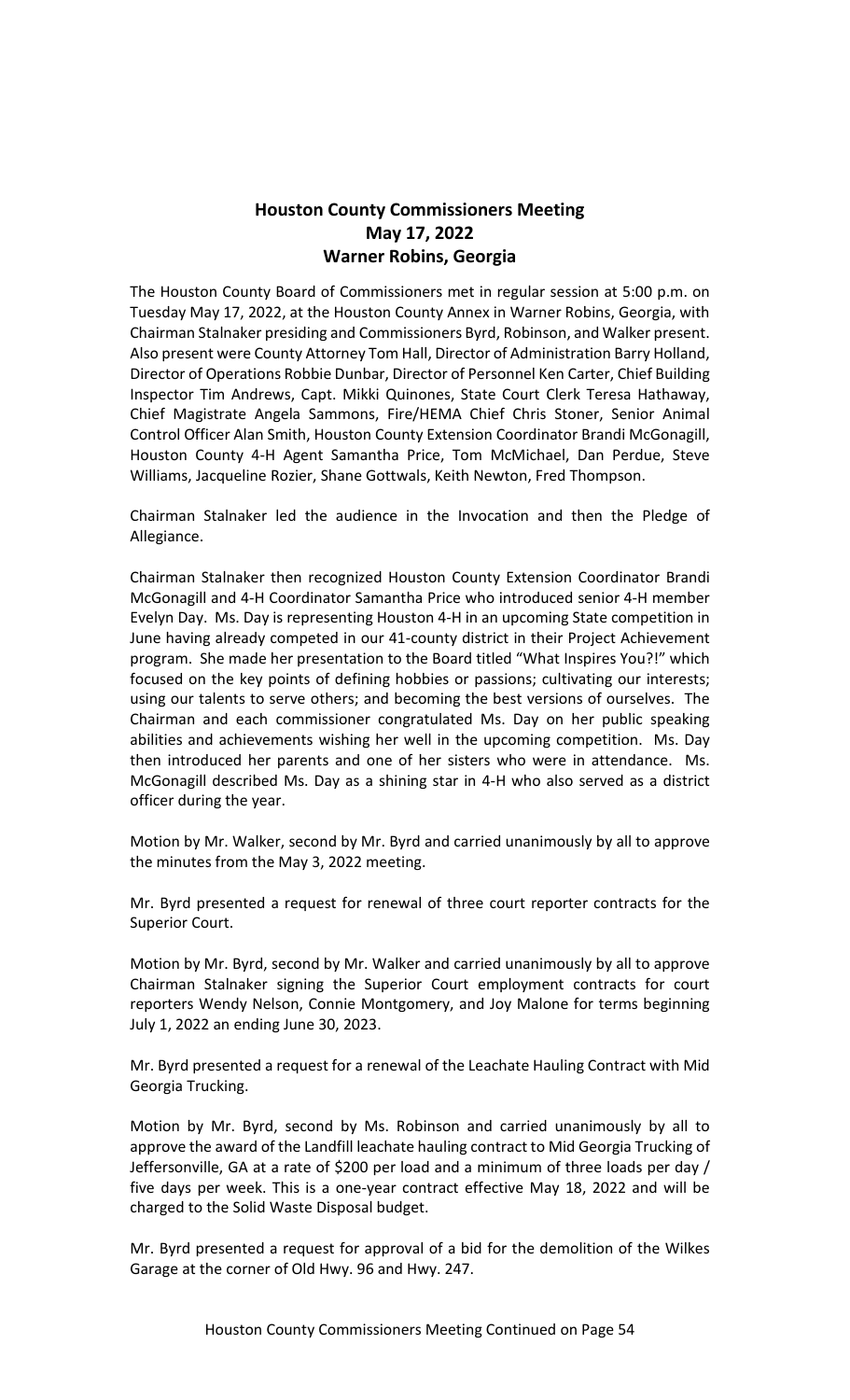Motion by Mr. Byrd, second by Ms. Robinson and carried unanimously by all to approve the award of the demolition of the old Wilkes Garage located at 501 Hwy. 247, Bonaire, GA to Carpenter Construction at a total cost of \$19,800. SPLOST 2018 will fund this project.

Mr. Byrd presented a deannexation request for property at 113 East Bob White Road submitted by the Frederick Thompson Living Trust.

Motion by Mr. Byrd, second by Mr. Walker and carried unanimously by all to approve a Resolution for Deannexation of Land for the deannexation of the small parcel of land owned by Frederick Thompson, Trustee of the Frederick Thompson Living Trust and authorize the signing of the appropriate resolution to be sent to the City of Warner Robins. The land is more particularly described as follows:

All that tract or parcel of land situate, lying and being in Land Lot 248 of the Tenth Land District of Houston County, Georgia, known and designated as Tract "800-A", containing 0.18 acres, according to a plat of survey entitled "Re-Subdivision of Woodlands of Houston Lot 800 of Phase 6, Section 1A in the City of Warner Robins," prepared by McLeod Surveying, certified by Marty A. McLeod, Georgia Registered Land Surveyor No. 2991, dated July 30, 2021, a copy of which is of record in Map Book 82, Page 319, Clerk's Office, Houston Superior Court. A copy of which is attached to the resolution for Deannexation of Land as Exhibit "A", and the copy thereof is incorporated herein for all purposes.

Chairman Stalnaker explained that the deannexation process begins with the property owner requesting it from the County and then the County forwards that deannexation onto the city for their consideration. The city has the final say so in this process. In this particular case, this property was annexed by an existing property owner and then that property owner conveyed it to an individual in the unincorporated area who wishes to plat the two properties as one in the unincorporated area of the county. Chairman Stalnaker recognized both parties in this deannexation request, Mr. Newton and Mr. Thompson, but neither had any further information to add.

Motion by Mr. Byrd, second by Mr. Walker and carried unanimously by all to table the recommendation to raise the Solid Waste Collections rate to allow for additional information to be considered before action is taken.

Mr. Byrd presented a request to renew contracts with NAMI of Central GA and Empowered Living Counseling & Life Coaching LLC to provide services for the Houston County Accountability Court.

Motion by Mr. Byrd, second by Ms. Robinson and carried unanimously by all to approve Chairman Stalnaker signing a contract for services with NAMI of Central Georgia to provide transportation services for participants of the Houston County Accountability Court; and, to sign with Empowered Living Counseling & Life Coaching LLC to provide therapeutic counseling services and healthcare education for participants of the Houston County Accountability Court. Both contract terms will be effective July 1, 2022 and terminate June 30, 2023.

Ms. Robinson presented a request for approval of a bid on six new 2022 Chevrolet Tahoe PPV's.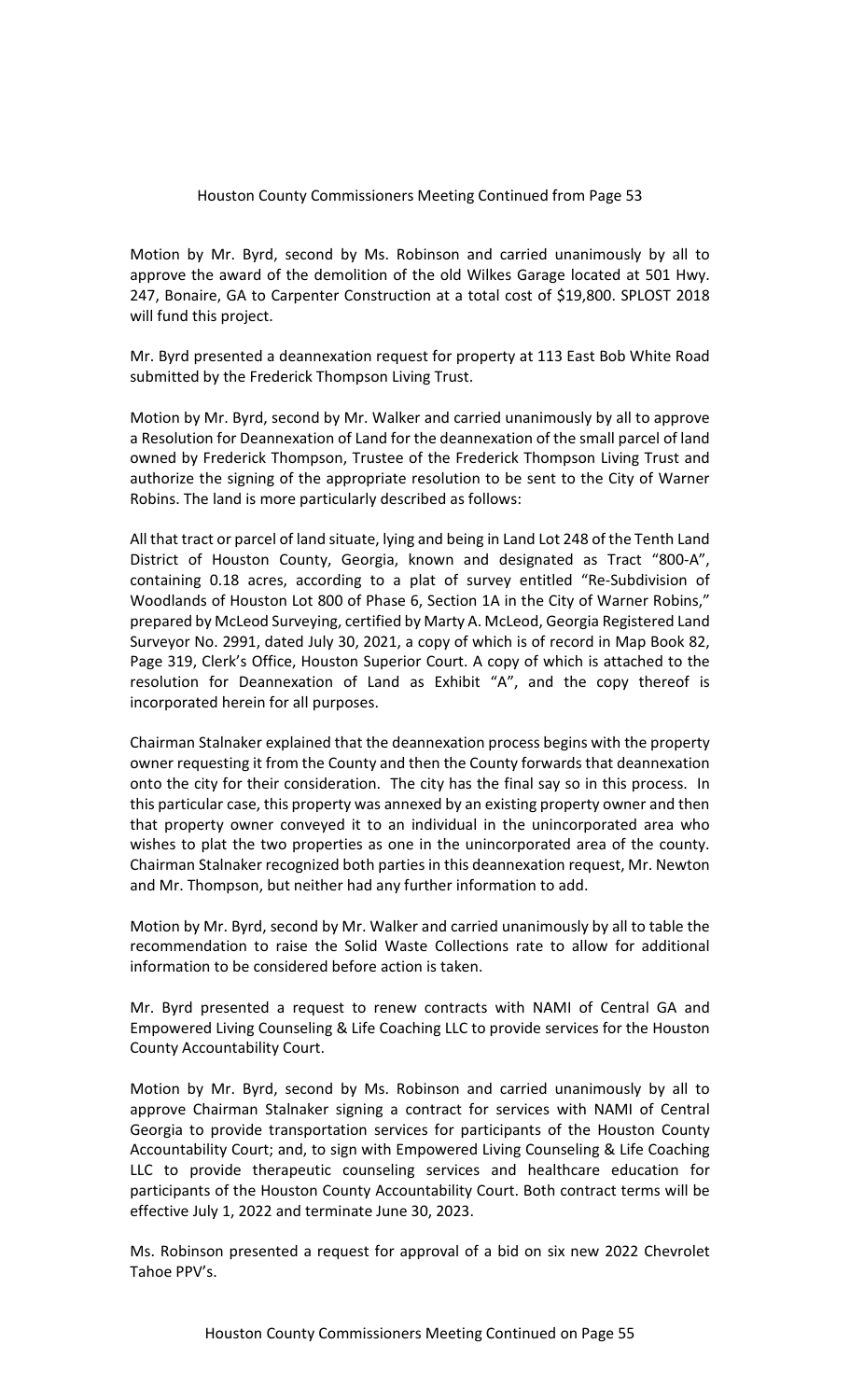Motion by Ms. Robinson, second by Mr. Walker and carried unanimously by all to approve the award of six new 2022 Chevrolet Tahoe PPV's for use in the Sheriff's Department (5 in Patrol & 1 in Traffic) from Ginn Motor Company of Covington, GA at a unit cost of \$40,660 for a total amount of \$243,960. SPLOST 2018 will fund the purchase of these vehicles.

Chairman Stalnaker thanked Mr. Baker for his work locating these vehicles as they have become very hard to find.

Ms. Robinson presented a request for approval of a bid on maintenance contracts for public safety vehicles.

Motion by Ms. Robinson, second by Mr. Byrd and carried unanimously by all to approve the award of the vehicle maintenance contracts for public safety vehicles to Five Star Ford of Warner Robins and Phil Brannen Ford of Perry effective July 1, 2022 through June 30, 2023 with a 1-year option for extension.

Ms. Robinson presented a request for approval of inmate work detail agreements with the Georgia Department of Corrections.

Motion by Ms. Robinson, second by Mr. Byrd and carried unanimously by all to approve Chairman Stalnaker signing a contract with the Georgia Department of Corrections to provide the County with five inmate work details for the McEver Probation Detention Center at a cost of \$49,318 per detail. The contract will be effective July 1, 2022 and will expire June 30, 2023. Total cost to the County is \$246,590.

Chairman Stalnaker remarked that hopefully the inmate crews would be able to maintain the level of workforce they had pre-COVID.

Ms. Robinson presented a request for approval of moving the Flournoy Road paving project to the 2006 SPLOST list.

Motion by Ms. Robinson, second by Mr. Walker and carried unanimously by all to approve moving the paving of Flournoy Road from the 2001 SPLOST projects list to the 2006 SPLOST projects list as HC06-30.

Ms. Robinson presented a request for approval of a letter of commitment for a 25% match for the Houston County Water Department Emergency Generator project GEMA grant.

Motion by Ms. Robinson, second by Mr. Byrd and carried unanimously by all to approve a 25% match, equal to \$102,450, for the Houston County Water Department Emergency Generator project GEMA grant in the amount of \$102,450. These funds would come from Water Capital Funds.

Chairman Stalnaker asked Chief Stoner if he felt confident about this grant coming to fruition.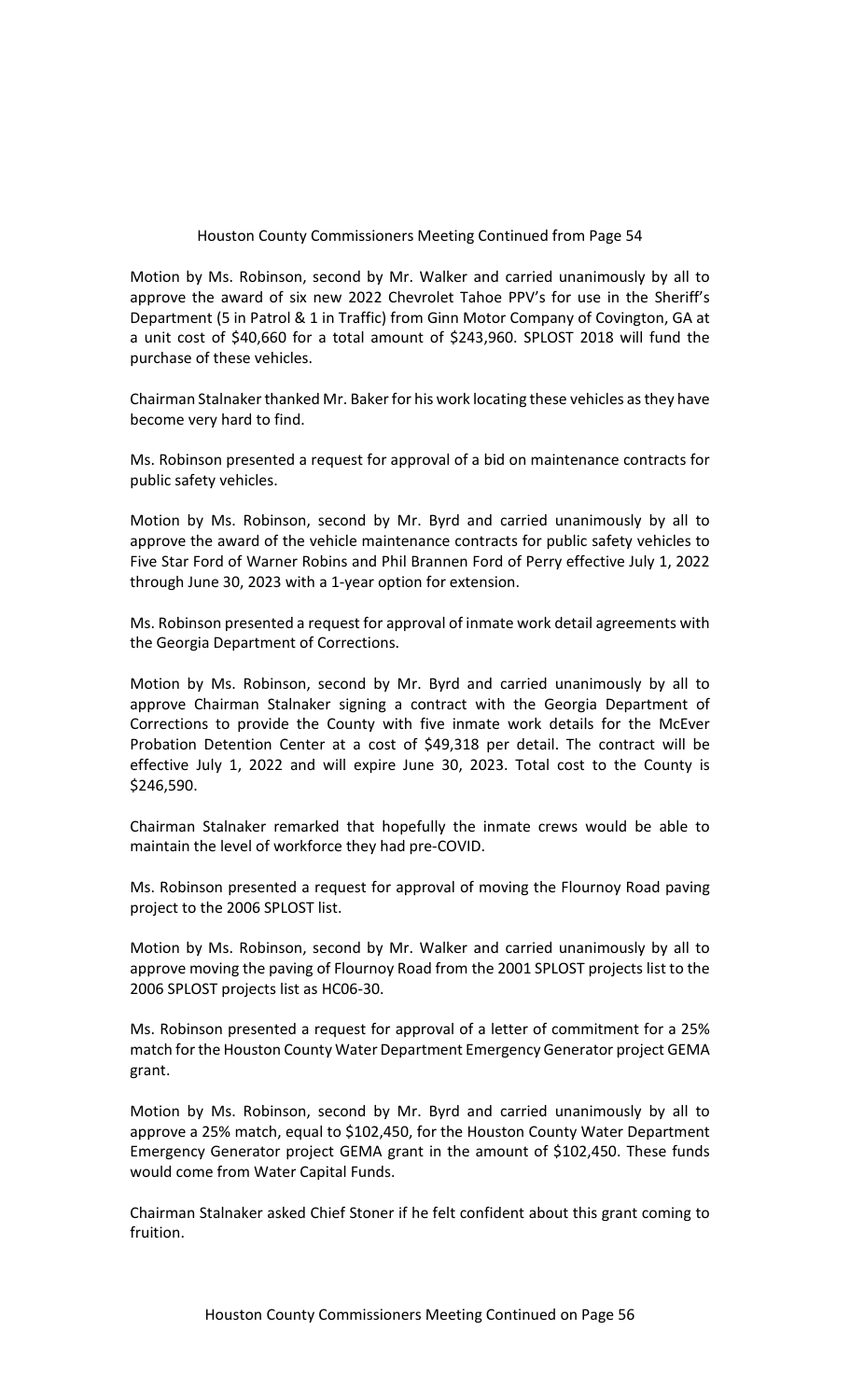Chief Stoner replied that he did since it has already made it through the primary state level for approval and has now been pushed up to the federal level.

Ms. Robinson presented a Senior Magistrate agreement.

Motion by Ms. Robinson, second by Mr. Walker and carried unanimously by all to approve Chairman Stalnaker signing the Senior Magistrate agreement with Judge Robert E. Turner effective upon execution by both parties and expiring on the last day of the current Chief Magistrate's term of office.

Chairman Stalnaker recognized Chief Magistrate Sammons and remarked that he looks forward to her leadership at the Magistrate Court.

Mr. Walker presented a request to fill the vacant Assistant Public Defender position.

Motion by Mr. Walker, second by Mr. Byrd and carried unanimously by all to approve hiring David Jennings for the vacant Assistant Public Defender position at a Grade 27-E effective May18, 2022.

Mr. Walker presented a request to fill the vacant Magistrate Court judge position.

Motion by Mr. Walker, second by Ms. Robinson and carried unanimously by all to approve hiring Lisa Williams for the vacant Magistrate Court Judge position at a Grade 34-E effective May 18, 2022.

Mr. Walker presented a request to enter into a Criminal Case Electronic Filing Agreement.

Motion by Mr. Walker, second by Mr. Byrd and carried unanimously by all to enter into a Criminal Case Electronic Filing Agreement with Greencourt Legal Technologies, LLC of Carrollton GA on a month-to-month basis for \$500 per month beginning July 1, 2022.

Mr. Walker presented a request for approval of a change order on the bathroom renovations and the Probate Court area.

Motion by Mr. Walker, second by Ms. Robinson and carried unanimously by all to approve Chairman Stalnaker signing Change Order #1 with ICB Construction Group of Macon on the Renovation of Restrooms and Probate Court Area project increasing the original contract sum of \$178,539.00 by \$140,000.00 for an amended contract total of \$318,539. The contract time is increased by 150 days for a new completion date of September 30, 2022.

Mr. Walker presented a request for approval of a change order on the State Court Expansion project.

Motion by Mr. Walker, second by Mr. Byrd and carried unanimously by all to approve Chairman Stalnaker signing Change Order #5 with ICB Construction Group of Macon on the State Court Expansion project increasing the contract sum of \$19,475,390.53 by \$159,893.18 for an amended contract total of \$19,635,283.71. There is no change in contract time.

Mr. Walker presented a request for approval of a bid on a furniture package for the new State Court Expansion project.

Motion by Mr. Walker, second by Ms. Robinson and carried unanimously by all to approve the award of the furniture package for the State Court Expansion project to Phillips Furniture of Warner Robins in the amount of \$494,576.80 with a required 50% deposit at time of order.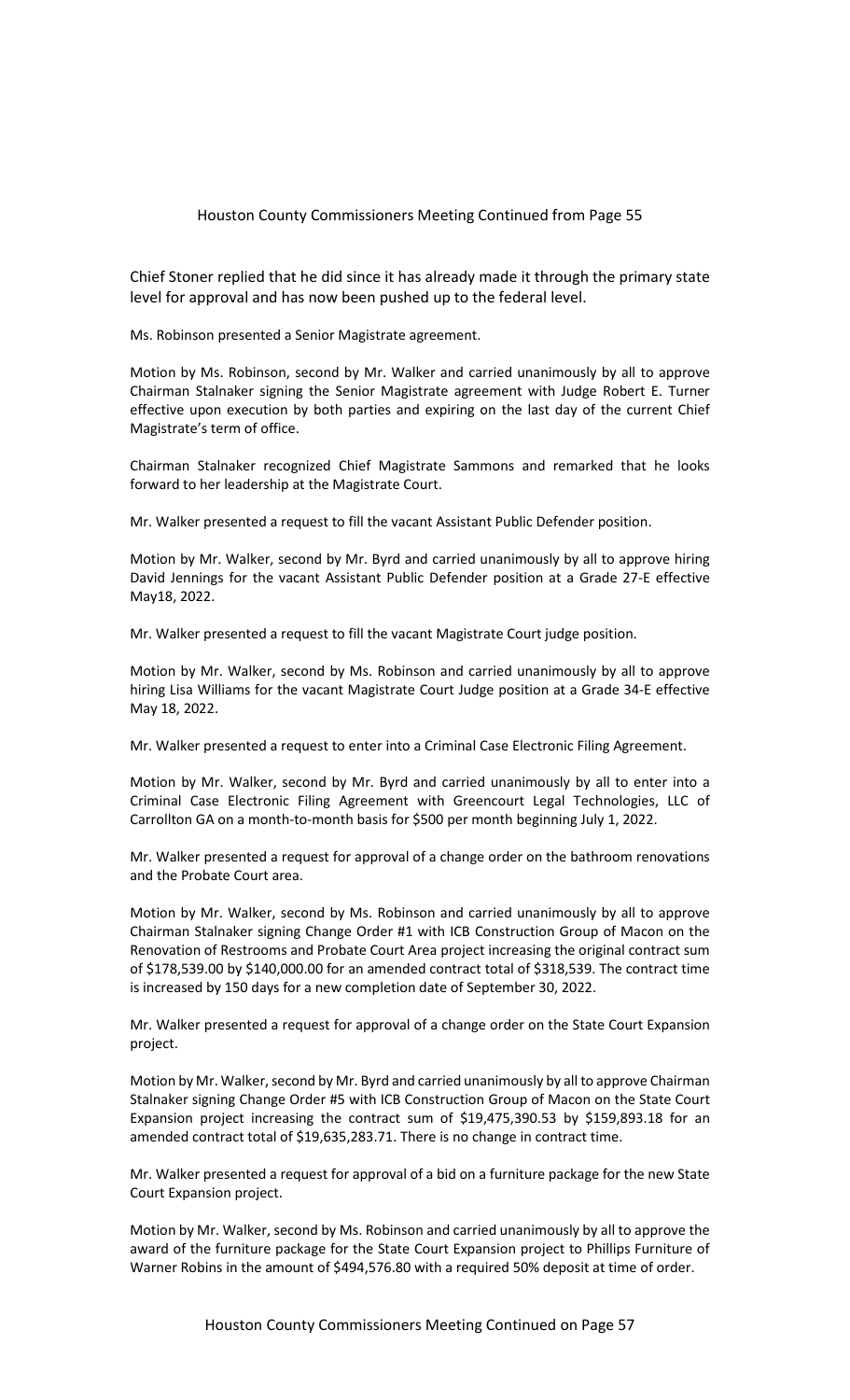Motion by Mr. Walker, second by Mr. Byrd and carried unanimously by all to approve the payment of the bills totaling \$2,613,116.98.

Chairman Stalnaker closed the regular portion of the meeting and opened Public Comments.

Barbara Williams, 235 W. Houston Drive, Kathleen remarked that she came to the meeting tonight because she had heard that the paving of W. Houston Drive was to be discussed.

Chairman Stalnaker replied that the paving of the road was not an agenda item tonight although it has been discussed in the past. He further stated that there are no concrete plans for the paving of the road as the County has been experiencing issues obtaining the necessary right of way from different estates up and down the road. There will also be an issue with the railroad crossing at Hwy. 247 since it will have to be widened. He thanked Ms. Williams for bringing her concerns back to the County's attention. He commented that when the paving is accomplished the road will become a rather busy thoroughfare running between Piney Grove Road and Hwy. 247.

Ms. Williams agreed but stated that they already experience a lot of traffic speeding, throwing up dirt, and dumping trash and dead animals.

Chairman Stalnaker asked Ms. Williams to confer with Mr. Dunbar about the progress that has been made on the potential project.

There being no further comments Chairman Stalnaker closed the Public Comments portion of the meeting and opened Commissioners Comments.

Mr. Byrd thanked everyone for being in attendance or for watching via the live stream. He remarked that the Commissioners all had an opportunity recently to spend time with Water Department employees at an appreciation lunch. He thanked them publicly for their service to the citizens of Houston County. Secondly, he encouraged everyone to vote as early voting continues through this Friday followed by election day on Tuesday, May 24th.

Chairman Stalnaker commented that the election turnout thus far has been much higher than he expected in the local elections and also higher statewide than it was four years ago. If a runoff election is necessary, it will be held on June 21st.

Ms. Robinson thanked everyone for coming and being here tonight. She is looking forward to having Ms. Lisa Williams working with Judge Sammons at the Magistrate Court remarking that she has worked with her in the past and that she is an excellent attorney. She thanked Ms. Hathaway, all the other department heads, and each County employee for their hard work moving the County forward.

Mr. Walker recognized all the outstanding County employees who go about serving our citizens each and every day often in very difficult situations.